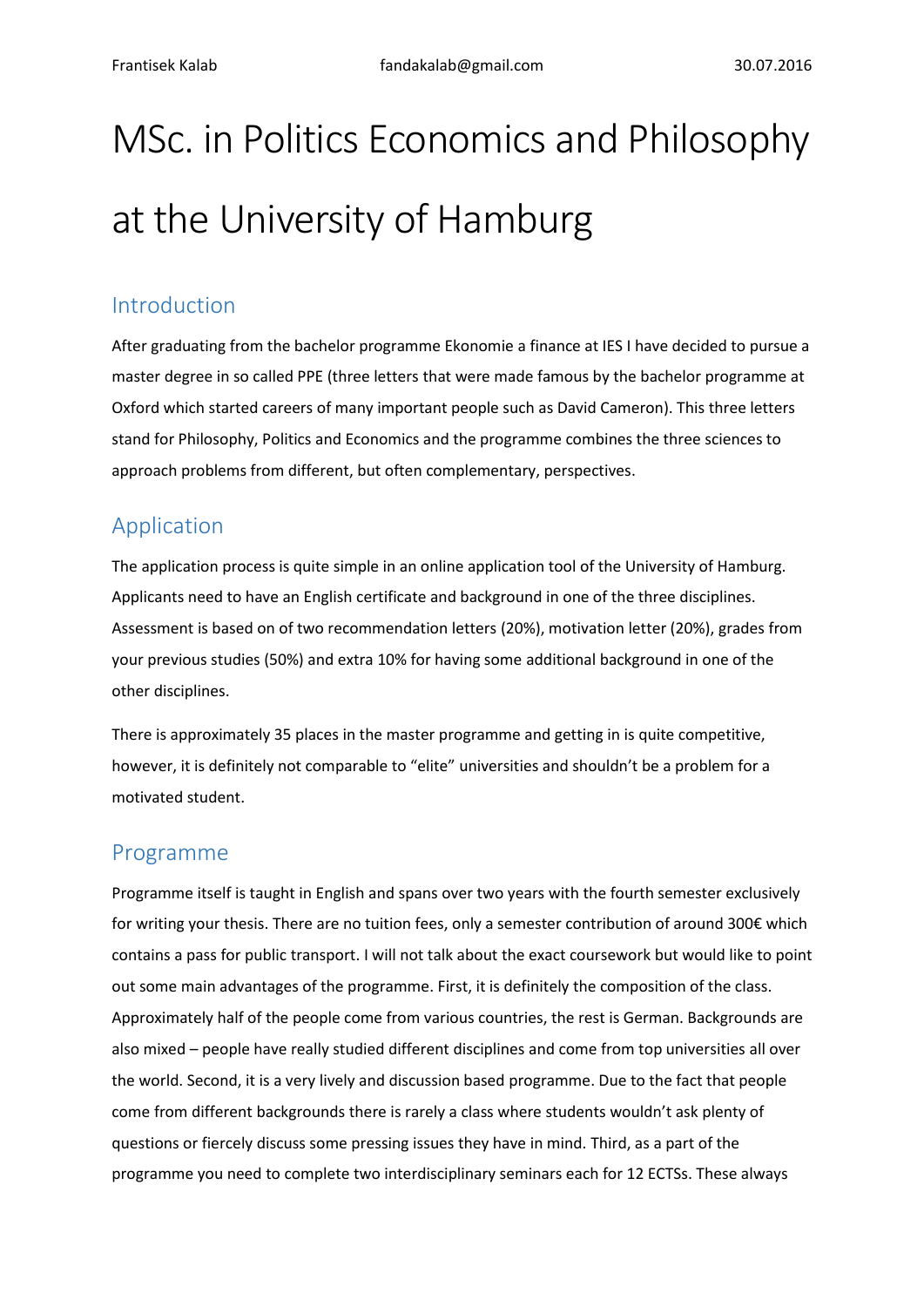deal in depth with certain topic and merge two of the three disciplines together in a rigorous way. I believe that all this is a unique experience which is not to be found in a programme which deals with a single discipline.

There are also drawbacks of this particular programme and perhaps of PPE in general. First, interdisciplinarity comes at a cost. It is not well possible to bring everyone to the same level in all the three discipline and thus some economic classes can sound a bit like repetition to a student coming from economic background and vice versa with other disciplines. This results in going into less depth with all the three subjects. So if you look for a place to apply all the knowledge from the IES math courses you are definitely at a wrong address. Nevertheless, you can always take electives from any of the three faculties and dive a deeper in whatever area you like. Second, Hamburg University is not particularly known to be awesome, there are courses with higher or lower quality and also the facilities are not extraordinary.

To summarise this: it is a great and highly interesting programme (only PPE in Germany as far as I know) with great people on a standard German university.

## What can I do with it?

This is always the primary question I hear when I tell anyone what I study and I don't know the answer. Mostly it depends on people's backgrounds. I am an economist and I believe that I have very solid knowledge already from the bachelor. Throughout the master programme I am still an economist but with somewhat broader view and the ability to think in two additional layers and combine them. Most of the people end up in consulting or other related businesses (usually something else than the big three), I am currently working in an almost unrelated field of data science. The programme is not teaching as much technical skills as compared to other programmes IES students like to pursue, however I believe that it gives you a unique way of approaching problems and very high personal development on top of still fairly good economic coursework.

## Hamburg as a place to live

Hamburg is a big city (slightly bigger than Prague) and it feels very nice to live in. It is one of the most important harbours in Europe which enriches and defines local culture and brings excitement in form of seeing huge cargo ships and cruisers. It is generally very green, clean and rich. This brings the biggest disadvantage which is the cost of living and housing. Looking for a room in a flat can be very annoying and takes a long time, rent is ranging from 350€ – 500€. I was lucky to receive a place in a student residence and now I only pay 250€, however, waiting list is approximately half year long and you might not end up in your favourite destination. Lunch at the university's canteens costs around